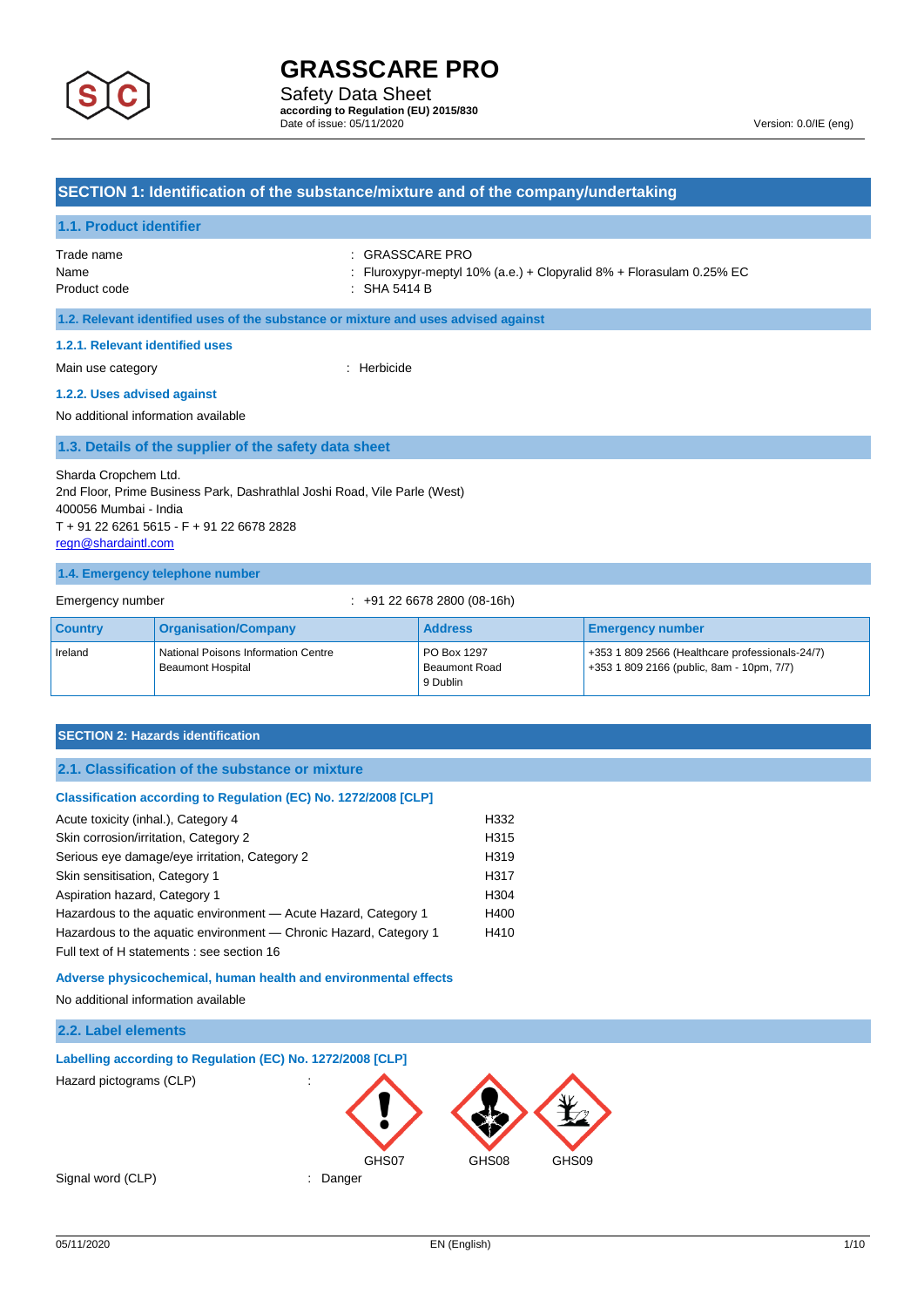# Safety Data Sheet

**according to Regulation (EU) 2015/830**

| Hazard statements (CLP)        | : H304 - May be fatal if swallowed and enters airways.<br>H315 - Causes skin irritation.<br>H317 - May cause an allergic skin reaction.<br>H319 - Causes serious eye irritation.<br>H332 - Harmful if inhaled.<br>H410 - Very toxic to aquatic life with long lasting effects.                                                                                                                                                                                                                                                                                                                                                                                                                                          |
|--------------------------------|-------------------------------------------------------------------------------------------------------------------------------------------------------------------------------------------------------------------------------------------------------------------------------------------------------------------------------------------------------------------------------------------------------------------------------------------------------------------------------------------------------------------------------------------------------------------------------------------------------------------------------------------------------------------------------------------------------------------------|
| Precautionary statements (CLP) | : P280 - Wear eye protection, face protection, protective clothing, protective gloves.<br>P301+P310 - IF SWALLOWED: Immediately call a doctor, a POISON CENTER.<br>P302+P352 - IF ON SKIN: Wash with plenty of soap and water.<br>P304+P340 - IF INHALED: Remove person to fresh air and keep comfortable for breathing.<br>P305+P351+P338 - IF IN EYES: Rinse cautiously with water for several minutes. Remove contact<br>lenses, if present and easy to do. Continue rinsing.<br>P331 - Do NOT induce vomiting.<br>P391 - Collect spillage.<br>P501 - Dispose of contents/container to hazardous or special waste collection point, in accordance<br>with local, regional, national and/or international regulation. |
| EUH-statements                 | : EUH401 - To avoid risks to human health and the environment, comply with the instructions for use.                                                                                                                                                                                                                                                                                                                                                                                                                                                                                                                                                                                                                    |
| 2.3. Other hazards             |                                                                                                                                                                                                                                                                                                                                                                                                                                                                                                                                                                                                                                                                                                                         |

No additional information available

# **SECTION 3: Composition/information on ingredients**

# **3.1. Substances**

### Not applicable

# **3.2. Mixtures**

| <b>Name</b>                                                                                                                         | <b>Product identifier</b>                                                                                | $\frac{9}{6}$ | <b>Classification according to Regulation</b>                                                     |
|-------------------------------------------------------------------------------------------------------------------------------------|----------------------------------------------------------------------------------------------------------|---------------|---------------------------------------------------------------------------------------------------|
| fluroxypyr-meptyl (ISO); methylheptyl, O-(4-<br>amino-3,5-dichloro-6-fluoro-2-pyridyloxy)<br>acetate                                | (CAS-No.) 81406-37-3<br>(EC-No.) 279-752-9<br>(EC Index-No.) 607-272-00-5                                | 13.85         | (EC) No. 1272/2008 [CLP]<br>Aquatic Acute 1, H400<br>Aquatic Chronic 1, H410                      |
| clopyralid (ISO); 3,6-dichloropyridine-2-<br>carboxylic acid                                                                        | (CAS-No.) 1702-17-6<br>(EC-No.) 216-935-4<br>(EC Index-No.) 607-231-00-1                                 | 7.69          | Eye Dam. 1, H318                                                                                  |
| florasulam (ISO); 2',6',8-trifluoro-5-methoxy-5-<br>triazolo[1,5-c]; pyrimidine-2-sulfonanilide                                     | (CAS-No.) 145701-23-1<br>(EC Index-No.) 613-230-00-7                                                     | 0.24          | Aquatic Acute 1, H400<br>Aquatic Chronic 1, H410                                                  |
| Hydrocarbons, C10-C13, aromatics, <1%<br>naphthalene                                                                                | (EC-No.) 922-153-0<br>(REACH-no) 01-2119451097-39                                                        | $10 - 50$     | Asp. Tox. 1, H304<br>Aquatic Chronic 2, H411                                                      |
| N.N-dimethyl fatty acid amide - Reaction mass<br>of Dimethyloctanamide (CAS: 1118-92-9) and<br>Dimethyldecanamide (CAS: 14433-76-2) | (EC-No.) 909-125-3<br>(REACH-no) 01-2119974115-37                                                        | $10 - 50$     | Skin Irrit. 2, H315<br>Eye Dam. 1, H318<br>STOT SE 3, H335                                        |
| Benzenesulfonic acid, mono-C11-13-branched<br>alkyl derivs., calcium salt                                                           | (CAS-No.) 68953-96-8<br>(EC-No.) 273-234-6<br>(REACH-no) 01-2119964467-24                                | $1 - 5$       | Acute Tox. 4 (Dermal), H312<br>Skin Irrit. 2, H315<br>Eye Dam. 1, H318<br>Aquatic Chronic 2, H411 |
| Hydrocarbons, C10, aromatics, <1%<br>naphthalene                                                                                    | (CAS-No.) 64742-94-5<br>(EC-No.) 265-198-5<br>(EC Index-No.) 649-424-00-3<br>(REACH-no) 01-2119463583-34 | $0 - 5$       | Asp. Tox. 1, H304                                                                                 |

Full text of H-statements: see section 16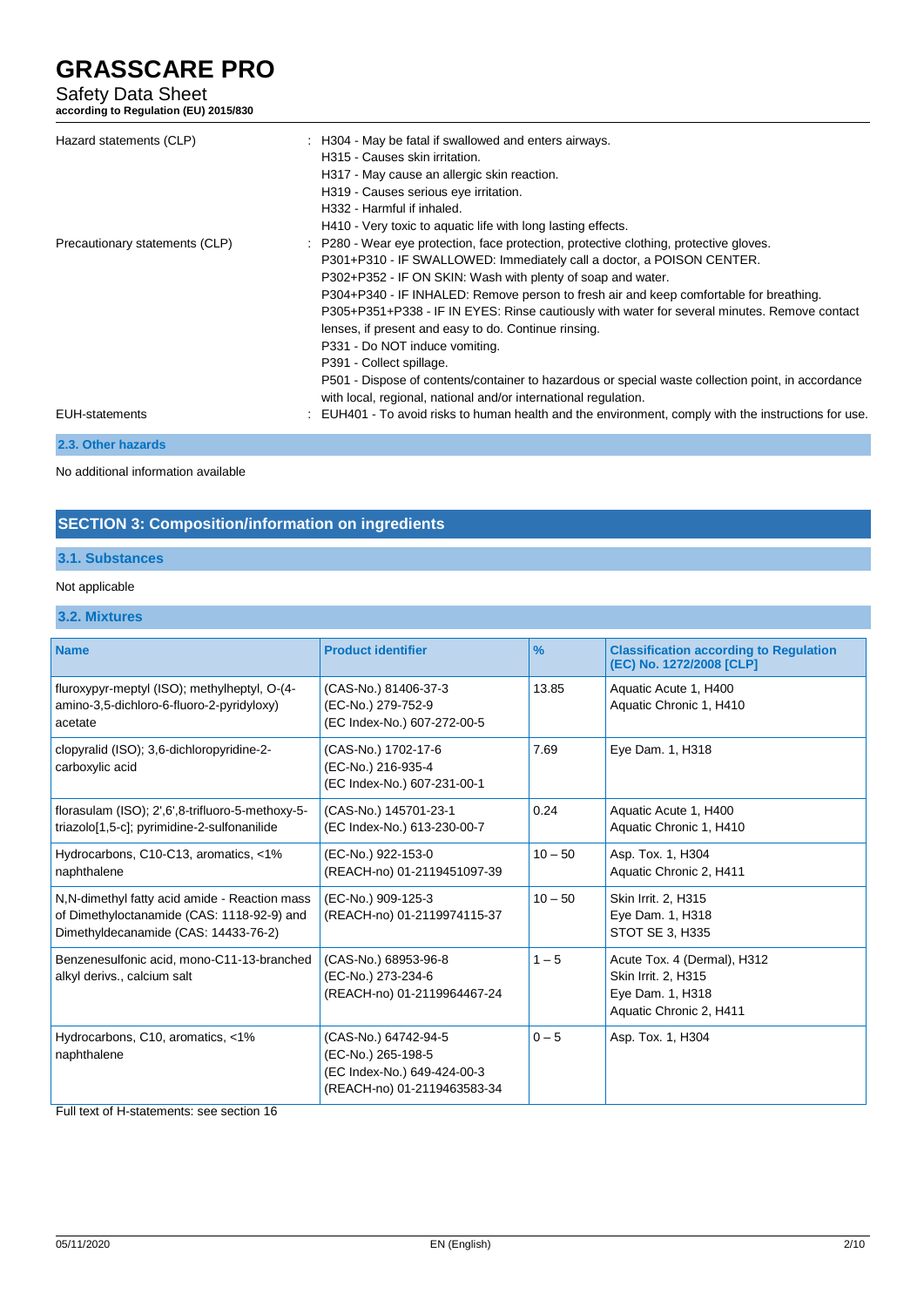### Safety Data Sheet

**according to Regulation (EU) 2015/830**

# **SECTION 4: First aid measures**

| 4.1. Description of first aid measures                           |                                                                                                                                                          |
|------------------------------------------------------------------|----------------------------------------------------------------------------------------------------------------------------------------------------------|
| First-aid measures general                                       | : Never give anything by mouth to an unconscious person. If you feel unwell, seek medical<br>advice (show the label where possible).                     |
| First-aid measures after inhalation                              | : Move the affected person away from the contaminated area and into the fresh air. If not<br>breathing, give artificial respiration. Call a doctor.      |
| First-aid measures after skin contact                            | : Remove contaminated clothes. After contact with skin, wash immediately and thoroughly<br>with water and soap.                                          |
| First-aid measures after eye contact                             | : Wash with plenty of water (during 20 minutes minimum) with eyes wide open after taking off<br>soft contact lenses and immediately take medical advice. |
| First-aid measures after ingestion                               | : Rinse mouth. Immediately call a POISON CENTER/doctor.                                                                                                  |
| 4.2. Most important symptoms and effects, both acute and delayed |                                                                                                                                                          |

No additional information available

**4.3. Indication of any immediate medical attention and special treatment needed**

No additional information available

# **SECTION 5: Firefighting measures 5.1. Extinguishing media** Suitable extinguishing media : Water spray. Dry powder. Foam. Carbon dioxide. **5.2. Special hazards arising from the substance or mixture** Fire hazard **in case of fire and/or explosion do not breathe fumes.** In case of fire and/or explosion do not breathe fumes. Reactivity in case of fire **interpretity** : Product is not explosive. Hazardous decomposition products in case of fire : Carbon monoxide. Nitrogen oxides. Carbon dioxide. Toxic fumes may be released. **5.3. Advice for firefighters**

| Precautionary measures fire    | : Keep container tightly closed and away from heat, sparks and flame. Keep away from<br>combustible materials.                                                                                          |
|--------------------------------|---------------------------------------------------------------------------------------------------------------------------------------------------------------------------------------------------------|
| Firefighting instructions      | : Appropriate self-contained breathing apparatus may be required. Get the package away<br>from the fire if this can be done without risk. Prevent fire fighting water from entering the<br>environment. |
| Protection during firefighting | : Wear fire/flame resistant/retardant clothing. Do not enter fire area without proper protective<br>equipment, including respiratory protection.                                                        |
| Other information              | : Do not allow material to contaminate surface water system.                                                                                                                                            |

| <b>SECTION 6: Accidental release measures</b>                            |                                                                                                                                                                                                                                             |  |
|--------------------------------------------------------------------------|---------------------------------------------------------------------------------------------------------------------------------------------------------------------------------------------------------------------------------------------|--|
| 6.1. Personal precautions, protective equipment and emergency procedures |                                                                                                                                                                                                                                             |  |
| 6.1.1. For non-emergency personnel                                       |                                                                                                                                                                                                                                             |  |
| Protective equipment                                                     | : Wear suitable protective clothing, gloves and eye or face protection. Chemical resistant<br>gloves (according to European standard NF EN 374 or equivalent). EN 166. Wear eye<br>protection. Personal protective equipment. EN ISO 20345. |  |
| Emergency procedures                                                     | Evacuate personnel to a safe area.                                                                                                                                                                                                          |  |
| 6.1.2. For emergency responders                                          |                                                                                                                                                                                                                                             |  |
| Protective equipment                                                     | : Wear suitable hand, body and head protection.                                                                                                                                                                                             |  |
| <b>6.2. Environmental precautions</b>                                    |                                                                                                                                                                                                                                             |  |

Danger of pollution of drinking water when product enters the soil. Do not allow run-off from fire fighting to enter drains or water courses. Notify authorities if liquid enters sewers or public waters.

| 6.3. Methods and material for containment and cleaning up |                                                                              |
|-----------------------------------------------------------|------------------------------------------------------------------------------|
| For containment                                           | : Label the container and provide warning statements to prevent any contact. |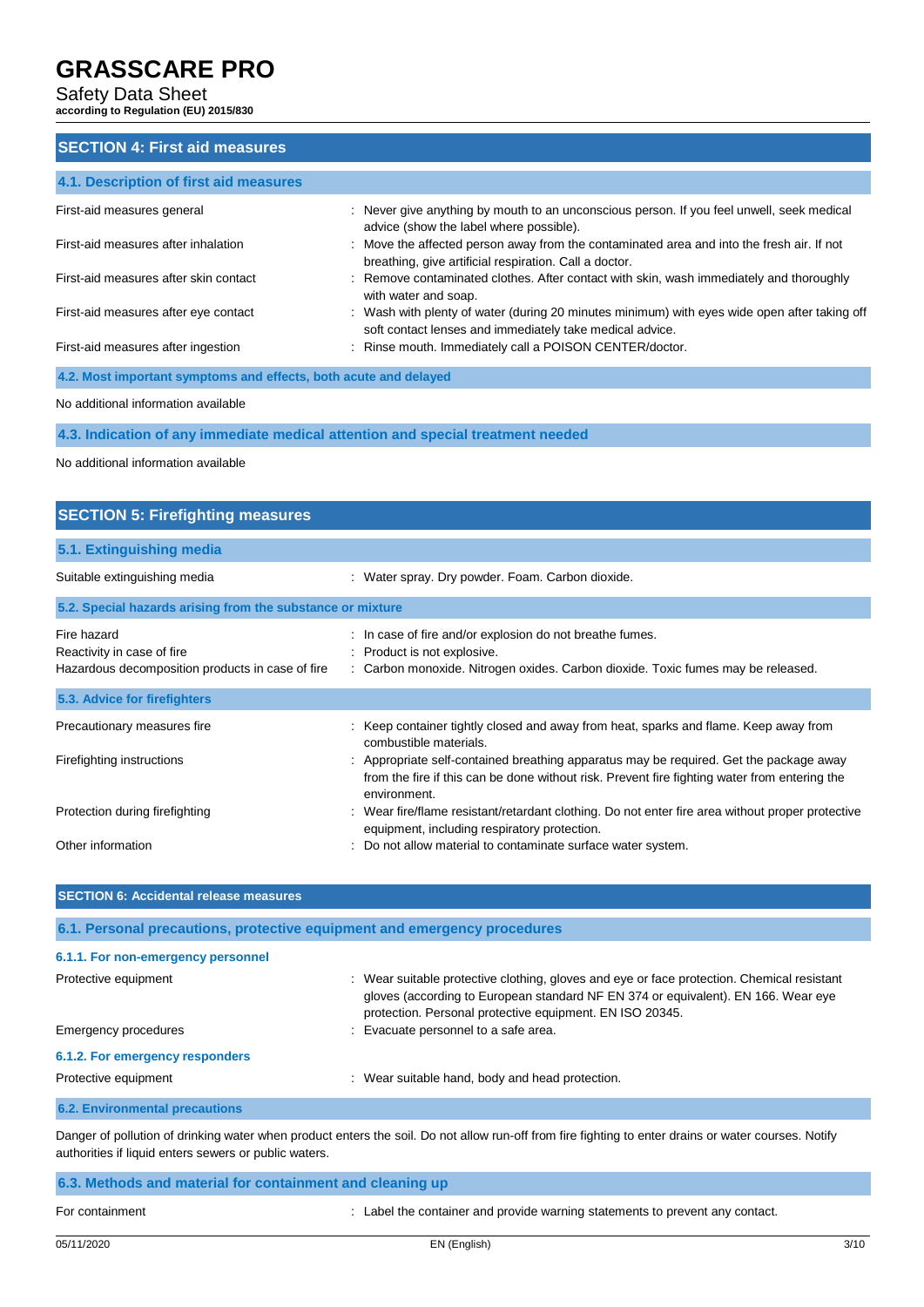# Safety Data Sheet

**according to Regulation (EU) 2015/830**

| Methods for cleaning up                | : Soak up with inert absorbent material (for example sand, sawdust, a universal binder, silica<br>gel). Clean spills promptly. Wash contaminated area with large amounts of water.                                                                                                                                |
|----------------------------------------|-------------------------------------------------------------------------------------------------------------------------------------------------------------------------------------------------------------------------------------------------------------------------------------------------------------------|
| 6.4. Reference to other sections       |                                                                                                                                                                                                                                                                                                                   |
| No additional information available    |                                                                                                                                                                                                                                                                                                                   |
| <b>SECTION 7: Handling and storage</b> |                                                                                                                                                                                                                                                                                                                   |
| 7.1. Precautions for safe handling     |                                                                                                                                                                                                                                                                                                                   |
| Additional hazards when processed      | : Do not allow run-off from fire fighting to enter drains or water courses. Do not contaminate<br>water with the product or its container (Do not clean application equipment near surface<br>water/Avoid contamination via drains from farmyards and roads).                                                     |
| Precautions for safe handling          | : Avoid contact with skin and eyes. Do not eat, drink or smoke in areas where product is<br>used. Wash hands and other exposed areas with mild soap and water before eating,<br>drinking or smoking and when leaving work. Remove contaminated clothing and shoes.<br>Wash clothing and equipment after handling. |

| 7.2. Conditions for safe storage, including any incompatibilities |                                                                                                                                                   |
|-------------------------------------------------------------------|---------------------------------------------------------------------------------------------------------------------------------------------------|
| <b>Technical measures</b>                                         | Ensure adequate ventilation, especially in confined areas. Store locked up.                                                                       |
| Storage conditions                                                | : Keep only in original container. Store in a dry place. Store in a closed container. Store in a<br>well-ventilated place. Protect from sunlight. |
| Storage temperature                                               | : $0 - 30$ °C                                                                                                                                     |
| Packaging materials                                               | : Keep only in the original container in a cool, well-ventilated place away from combustible<br>materials.                                        |
| 7.3. Specific end use(s)                                          |                                                                                                                                                   |

No additional information available

# **SECTION 8: Exposure controls/personal protection**

### **8.1. Control parameters**

| Hydrocarbons, C10-C13, aromatics, <1% naphthalene                                 |  |  |  |
|-----------------------------------------------------------------------------------|--|--|--|
| <b>EU - Occupational Exposure Limits</b>                                          |  |  |  |
| Naphthalene                                                                       |  |  |  |
| 50 mg/m $3$                                                                       |  |  |  |
| 10 ppm                                                                            |  |  |  |
| (Year of adoption 2010)                                                           |  |  |  |
| COMMISSION DIRECTIVE 91/322/EEC; SCOEL Recommendations                            |  |  |  |
| <b>Ireland - Occupational Exposure Limits</b>                                     |  |  |  |
| Naphthalene                                                                       |  |  |  |
| $50 \text{ mg/m}^3$                                                               |  |  |  |
| 10 ppm                                                                            |  |  |  |
| <b>IOELV</b> (Indicative Occupational Exposure Limit Values)                      |  |  |  |
| Code of Practice for the Chemical Agents Regulations 2018<br>Regulatory reference |  |  |  |
|                                                                                   |  |  |  |

**8.2. Exposure controls**

#### **Hand protection:**

Chemical resistant gloves (according to European standard NF EN 374 or equivalent)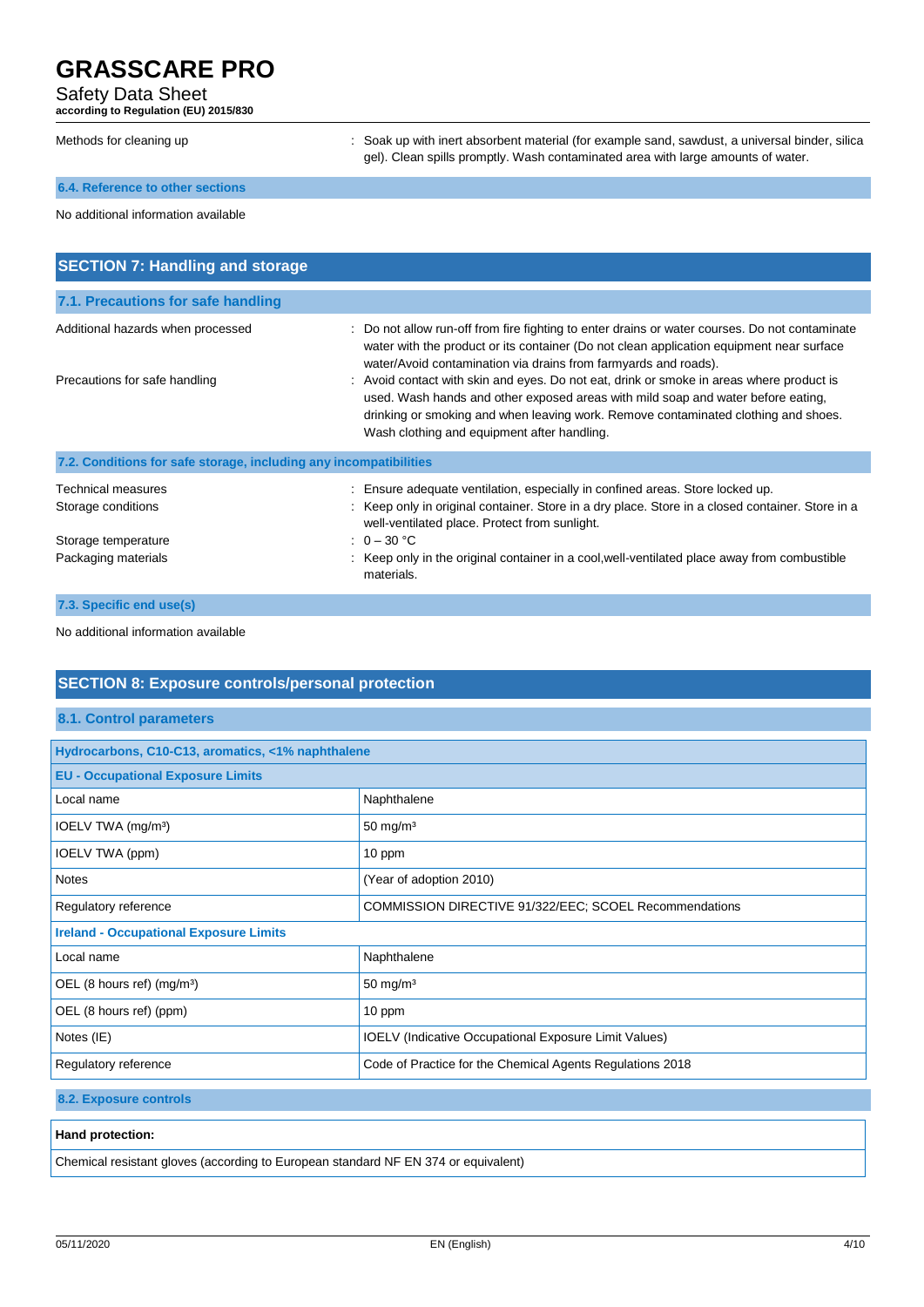### Safety Data Sheet

**according to Regulation (EU) 2015/830**

#### **Eye protection:**

EN 166. Eye protection, including both chemical splash goggles and face shield, must be worn when possibility exists for eye contact due to spraying liquid or airborne particles

#### **Skin and body protection:**

Long sleeved protective clothing

#### **Respiratory protection:**

Extra personal protection: P2 filter respirator for harmful particles. Extra personal protection: P3 filter respirator for toxic particles

#### **SECTION 9: Physical and chemical properties**

#### **9.1. Information on basic physical and chemical properties**

| Physical state                                  | Liquid            |
|-------------------------------------------------|-------------------|
| Colour                                          | No data available |
| Odour                                           | No data available |
| Odour threshold                                 | No data available |
| рH                                              | No data available |
| Relative evaporation rate (butylacetate=1)      | No data available |
| Melting point                                   | No data available |
| Freezing point                                  | No data available |
| Boiling point                                   | No data available |
| Flash point                                     | No data available |
| Auto-ignition temperature                       | No data available |
| Decomposition temperature                       | No data available |
| Flammability (solid, gas)                       | No data available |
| Vapour pressure                                 | No data available |
| Relative vapour density at 20 °C                | No data available |
| Relative density                                | No data available |
| Solubility                                      | No data available |
| Partition coefficient n-octanol/water (Log Pow) | No data available |
| Viscosity, kinematic                            | No data available |
| Viscosity, dynamic                              | No data available |
| Explosive properties                            | No data available |
| Oxidising properties                            | No data available |
| Explosive limits                                | No data available |
|                                                 |                   |

#### **9.2. Other information**

No additional information available

### **SECTION 10: Stability and reactivity**

#### **10.1. Reactivity**

Stable under normal conditions of use.

**10.2. Chemical stability**

The product is stable at normal handling and storage conditions.

**10.3. Possibility of hazardous reactions**

Stable under normal conditions of use.

**10.4. Conditions to avoid**

Heat. High temperature. Open flame. Direct sunlight.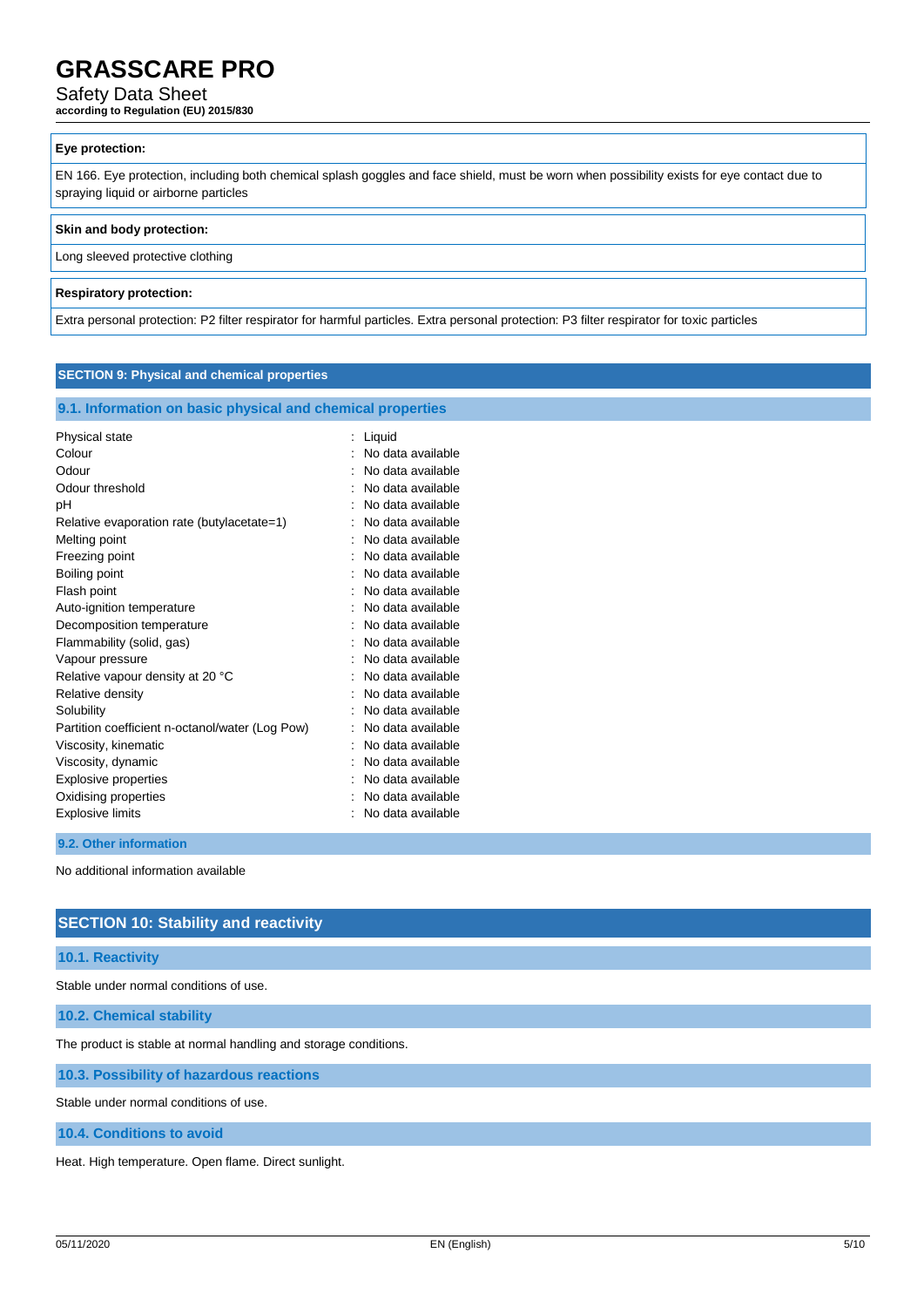Safety Data Sheet

**according to Regulation (EU) 2015/830**

### **10.5. Incompatible materials**

No additional information available

# **10.6. Hazardous decomposition products**

Under normal conditions of storage and use, hazardous decomposition products should not be produced.

| <b>SECTION 11: Toxicological information</b>                                                                                                                                                  |                                                                                                                                                     |  |  |
|-----------------------------------------------------------------------------------------------------------------------------------------------------------------------------------------------|-----------------------------------------------------------------------------------------------------------------------------------------------------|--|--|
| 11.1. Information on toxicological effects                                                                                                                                                    |                                                                                                                                                     |  |  |
| Acute toxicity (oral)<br>Acute toxicity (dermal)<br>Acute toxicity (inhalation)                                                                                                               | Not classified<br>Not classified<br>Harmful if inhaled.                                                                                             |  |  |
|                                                                                                                                                                                               | fluroxypyr-meptyl (ISO); methylheptyl, O-(4-amino-3,5-dichloro-6-fluoro-2-pyridyloxy) acetate (81406-37-3)                                          |  |  |
| LD50 oral rat                                                                                                                                                                                 | > 2000 mg/kg bodyweight                                                                                                                             |  |  |
| LD50 dermal rat                                                                                                                                                                               | > 2000 mg/kg bodyweight                                                                                                                             |  |  |
| LC50 inhalation rat (mg/l)                                                                                                                                                                    | $> 1$ mg/l/4h                                                                                                                                       |  |  |
| clopyralid (ISO); 3,6-dichloropyridine-2-carboxylic acid (1702-17-6)                                                                                                                          |                                                                                                                                                     |  |  |
| LD50 oral rat                                                                                                                                                                                 | > 5000 mg/kg bodyweight                                                                                                                             |  |  |
| LD50 dermal rabbit                                                                                                                                                                            | > 2000 mg/kg bodyweight                                                                                                                             |  |  |
| LC50 inhalation rat (mg/l)                                                                                                                                                                    | > 1 mg/l/4h (maximum attainable concentration)                                                                                                      |  |  |
| florasulam (ISO); 2',6',8-trifluoro-5-methoxy-5-triazolo[1,5-c]; pyrimidine-2-sulfonanilide (145701-23-1)                                                                                     |                                                                                                                                                     |  |  |
| LD50 oral rat                                                                                                                                                                                 | > 5000 mg/kg                                                                                                                                        |  |  |
| LD50 dermal rat                                                                                                                                                                               | > 2000 mg/kg                                                                                                                                        |  |  |
| LC50 inhalation rat (mg/l)                                                                                                                                                                    | $> 5$ mg/l/4h                                                                                                                                       |  |  |
| Skin corrosion/irritation<br>Serious eye damage/irritation<br>Respiratory or skin sensitisation<br>Germ cell mutagenicity<br>Carcinogenicity<br>Reproductive toxicity<br>STOT-single exposure | Causes skin irritation.<br>Causes serious eye irritation.<br>Not classified<br>Not classified<br>Not classified<br>Not classified<br>Not classified |  |  |
| STOT-repeated exposure<br>Aspiration hazard                                                                                                                                                   | Not classified<br>May be fatal if swallowed and enters airways.                                                                                     |  |  |

# **SECTION 12: Ecological information**

**12.1. Toxicity**

| Hazardous to the aquatic environment, short-term<br>(acute)<br>Hazardous to the aquatic environment, long-term<br>(chronic) | : Very toxic to aquatic life.<br>: Very toxic to aquatic life with long lasting effects.                   |  |  |
|-----------------------------------------------------------------------------------------------------------------------------|------------------------------------------------------------------------------------------------------------|--|--|
|                                                                                                                             | fluroxypyr-meptyl (ISO); methylheptyl, O-(4-amino-3,5-dichloro-6-fluoro-2-pyridyloxy) acetate (81406-37-3) |  |  |
| LC50 fish 1                                                                                                                 | > 0,225 mg/l (96 h, Oncorhynchus mykiss) (maximum solubility)                                              |  |  |
| EC50 Daphnia 1                                                                                                              | > 0.183 mg/l (48 h, Daphnia magna) (maximum solubility)                                                    |  |  |
| ErC50 (algae)                                                                                                               | 0,208 mg/l (120 h, Skeletonema costatum)                                                                   |  |  |
| ErC50 (other aquatic plants)                                                                                                | $> 2.31$ mg/l (14 d, Lemna gibba)                                                                          |  |  |
| clopyralid (ISO); 3,6-dichloropyridine-2-carboxylic acid (1702-17-6)                                                        |                                                                                                            |  |  |
| LC50 fish 1                                                                                                                 | > 99,9 mg/l (Rainbow trout)                                                                                |  |  |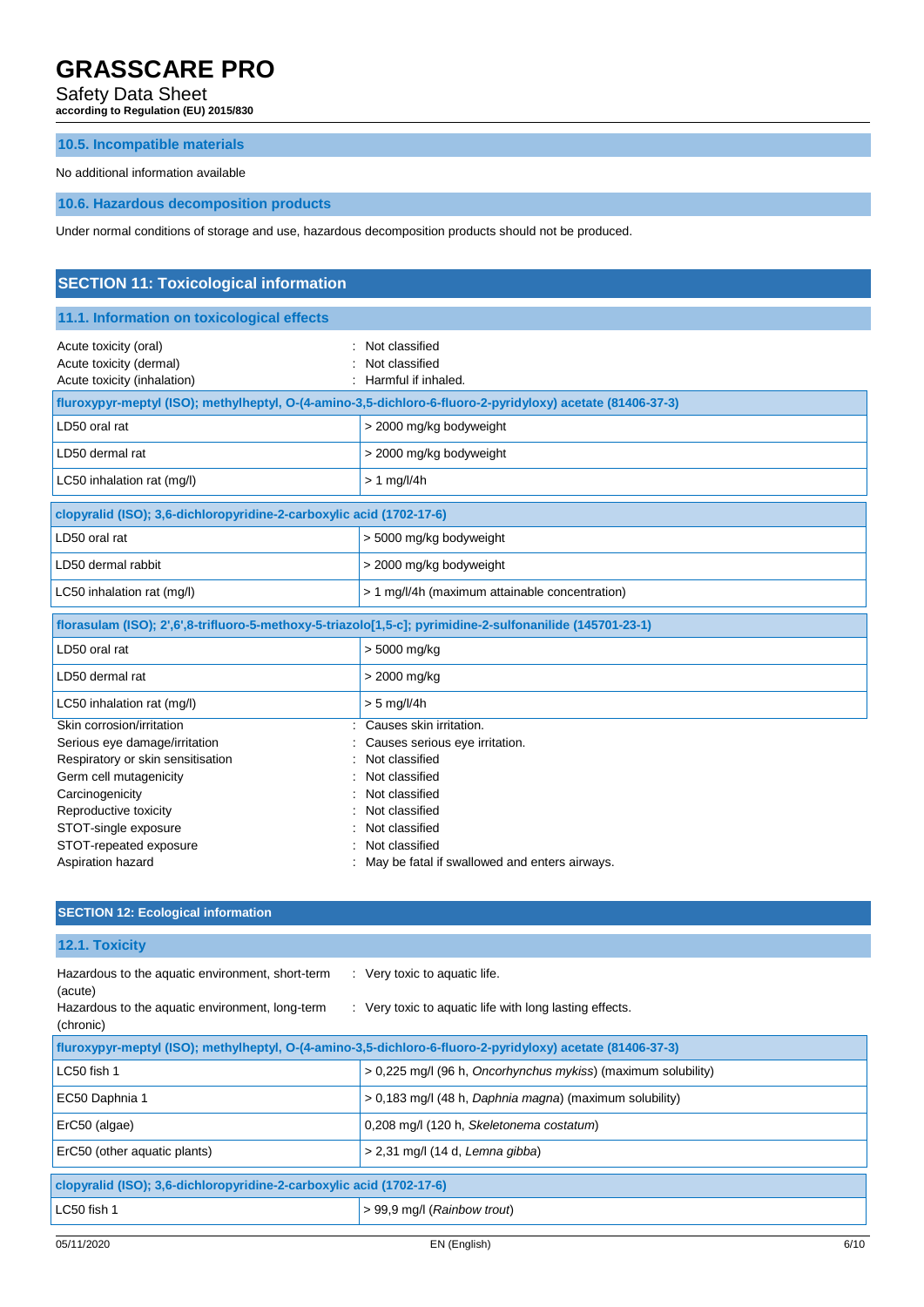# Safety Data Sheet

**according to Regulation (EU) 2015/830**

| EC50 Daphnia 1                                                                                            | > 99 mg/l (Daphnia magna)                                                                                  |  |  |
|-----------------------------------------------------------------------------------------------------------|------------------------------------------------------------------------------------------------------------|--|--|
| ErC50 (algae)                                                                                             | 30 mg/l (Green algae)                                                                                      |  |  |
| florasulam (ISO); 2',6',8-trifluoro-5-methoxy-5-triazolo[1,5-c]; pyrimidine-2-sulfonanilide (145701-23-1) |                                                                                                            |  |  |
| LC50 fish 1                                                                                               | > 100 mg/l (Oncorhynchus mykiss)                                                                           |  |  |
| LC50 fish 2                                                                                               | > 100 mg/l (Lepomis macrochirus)                                                                           |  |  |
| EC50 Daphnia 1                                                                                            | > 292 mg/l (Daphnia magna)                                                                                 |  |  |
| ErC50 (algae)                                                                                             | 0,00894 mg/l (Pseudokirchneriella subcapitata)                                                             |  |  |
| ErC50 (other aquatic plants)                                                                              | 0,00118 mg/l (Lemna gibba)                                                                                 |  |  |
| 12.2. Persistence and degradability                                                                       |                                                                                                            |  |  |
| clopyralid (ISO); 3,6-dichloropyridine-2-carboxylic acid (1702-17-6)                                      |                                                                                                            |  |  |
| Persistence and degradability                                                                             | Not readily biodegradable.                                                                                 |  |  |
| florasulam (ISO); 2',6',8-trifluoro-5-methoxy-5-triazolo[1,5-c]; pyrimidine-2-sulfonanilide (145701-23-1) |                                                                                                            |  |  |
| Persistence and degradability                                                                             | Not readily biodegradable.                                                                                 |  |  |
| 12.3. Bioaccumulative potential                                                                           |                                                                                                            |  |  |
|                                                                                                           | fluroxypyr-meptyl (ISO); methylheptyl, O-(4-amino-3,5-dichloro-6-fluoro-2-pyridyloxy) acetate (81406-37-3) |  |  |
| Partition coefficient n-octanol/water (Log Pow)                                                           | 5,04 (pH 7)                                                                                                |  |  |
| clopyralid (ISO); 3,6-dichloropyridine-2-carboxylic acid (1702-17-6)                                      |                                                                                                            |  |  |
| Partition coefficient n-octanol/water (Log Pow)                                                           | $-2,53$                                                                                                    |  |  |
| florasulam (ISO); 2',6',8-trifluoro-5-methoxy-5-triazolo[1,5-c]; pyrimidine-2-sulfonanilide (145701-23-1) |                                                                                                            |  |  |
| BCF fish 1                                                                                                | $0,8 - 2,2$                                                                                                |  |  |
| Partition coefficient n-octanol/water (Log Pow)                                                           | $-1,22$ (pH 7.0)                                                                                           |  |  |
| 12.4. Mobility in soil                                                                                    |                                                                                                            |  |  |
| clopyralid (ISO); 3,6-dichloropyridine-2-carboxylic acid (1702-17-6)                                      |                                                                                                            |  |  |
| Surface tension                                                                                           | 55 mN/m (21.5 °C)                                                                                          |  |  |
| Partition coefficient n-octanol/water (Log Koc)                                                           | Very mobile                                                                                                |  |  |
| 12.5. Results of PBT and vPvB assessment                                                                  |                                                                                                            |  |  |
| No additional information available                                                                       |                                                                                                            |  |  |
| 12.6. Other adverse effects                                                                               |                                                                                                            |  |  |

No additional information available

| <b>SECTION 13: Disposal considerations</b>                                 |                                                                                                                                                                                                                                                                                                                           |
|----------------------------------------------------------------------------|---------------------------------------------------------------------------------------------------------------------------------------------------------------------------------------------------------------------------------------------------------------------------------------------------------------------------|
| 13.1. Waste treatment methods                                              |                                                                                                                                                                                                                                                                                                                           |
| Regional legislation (waste)<br>Product/Packaging disposal recommendations | : Disposal must be done according to official regulations.<br>: Avoid release to the environment. Disposal must be done according to official regulations.<br>Do not dispose of the packaging without first carrying out the necessary cleaning. Refer to<br>manufacturer/supplier for information on recovery/recycling. |

### **SECTION 14: Transport information**

In accordance with ADR / RID / IMDG / IATA / ADN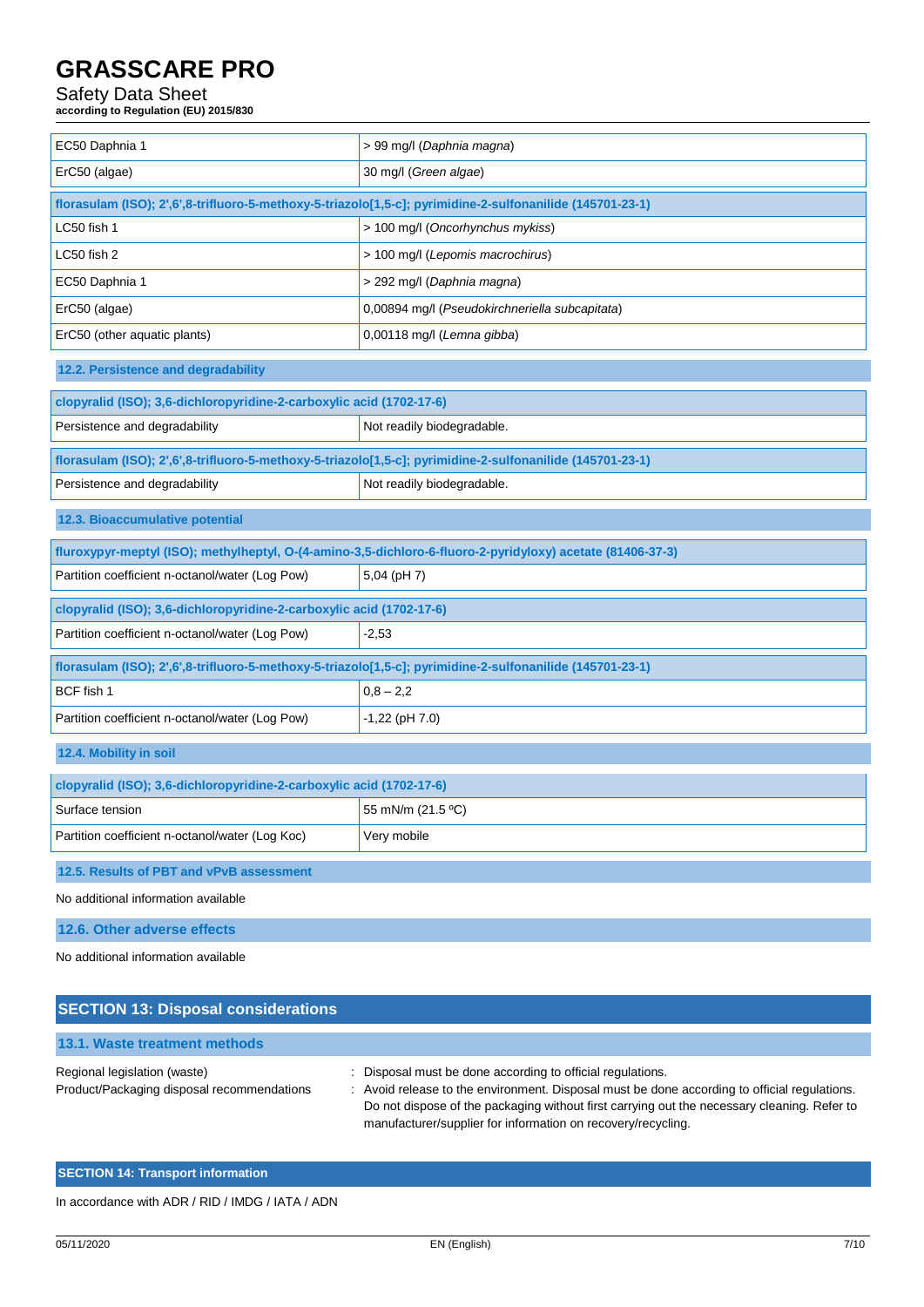# Safety Data Sheet

**according to Regulation (EU) 2015/830**

| <b>ADR</b>                                                                                                                                                                                                                                                                                                                                                                                                                                                                                                                                                                                                                                         | <b>IMDG</b>                                                                                                                    | <b>IATA</b>                                                                                                                    | <b>ADN</b>                                                                | <b>RID</b>                                                                |
|----------------------------------------------------------------------------------------------------------------------------------------------------------------------------------------------------------------------------------------------------------------------------------------------------------------------------------------------------------------------------------------------------------------------------------------------------------------------------------------------------------------------------------------------------------------------------------------------------------------------------------------------------|--------------------------------------------------------------------------------------------------------------------------------|--------------------------------------------------------------------------------------------------------------------------------|---------------------------------------------------------------------------|---------------------------------------------------------------------------|
| 14.1. UN number                                                                                                                                                                                                                                                                                                                                                                                                                                                                                                                                                                                                                                    |                                                                                                                                |                                                                                                                                |                                                                           |                                                                           |
| <b>UN 3082</b>                                                                                                                                                                                                                                                                                                                                                                                                                                                                                                                                                                                                                                     | <b>UN 3082</b>                                                                                                                 | <b>UN 3082</b>                                                                                                                 | <b>UN 3082</b>                                                            | <b>UN 3082</b>                                                            |
|                                                                                                                                                                                                                                                                                                                                                                                                                                                                                                                                                                                                                                                    |                                                                                                                                |                                                                                                                                |                                                                           |                                                                           |
| 14.2. UN proper shipping name                                                                                                                                                                                                                                                                                                                                                                                                                                                                                                                                                                                                                      |                                                                                                                                |                                                                                                                                |                                                                           |                                                                           |
| <b>ENVIRONMENTALLY</b><br>HAZARDOUS SUBSTANCE,<br>LIQUID, N.O.S.                                                                                                                                                                                                                                                                                                                                                                                                                                                                                                                                                                                   | <b>ENVIRONMENTALLY</b><br>HAZARDOUS SUBSTANCE.<br>LIQUID, N.O.S.                                                               | <b>ENVIRONMENTALLY</b><br>HAZARDOUS SUBSTANCE,<br>LIQUID, N.O.S.                                                               | <b>ENVIRONMENTALLY</b><br>HAZARDOUS SUBSTANCE,<br>LIQUID, N.O.S.          | <b>ENVIRONMENTALLY</b><br>HAZARDOUS SUBSTANCE,<br>LIQUID, N.O.S.          |
| <b>Transport document description</b>                                                                                                                                                                                                                                                                                                                                                                                                                                                                                                                                                                                                              |                                                                                                                                |                                                                                                                                |                                                                           |                                                                           |
| UN 3082 ENVIRONMENTALLY<br>HAZARDOUS SUBSTANCE,<br>LIQUID, N.O.S., 9, III, (-)                                                                                                                                                                                                                                                                                                                                                                                                                                                                                                                                                                     | UN 3082 ENVIRONMENTALLY<br>HAZARDOUS SUBSTANCE,<br>LIQUID, N.O.S., 9, III, MARINE<br>POLLUTANT                                 | UN 3082 ENVIRONMENTALLY<br>HAZARDOUS SUBSTANCE,<br>LIQUID, N.O.S., 9, III                                                      | UN 3082 ENVIRONMENTALLY<br>HAZARDOUS SUBSTANCE,<br>LIQUID, N.O.S., 9, III | UN 3082 ENVIRONMENTALLY<br>HAZARDOUS SUBSTANCE,<br>LIQUID, N.O.S., 9, III |
| 14.3. Transport hazard class(es)                                                                                                                                                                                                                                                                                                                                                                                                                                                                                                                                                                                                                   |                                                                                                                                |                                                                                                                                |                                                                           |                                                                           |
| 9                                                                                                                                                                                                                                                                                                                                                                                                                                                                                                                                                                                                                                                  | 9                                                                                                                              | 9                                                                                                                              | 9                                                                         | 9                                                                         |
|                                                                                                                                                                                                                                                                                                                                                                                                                                                                                                                                                                                                                                                    |                                                                                                                                |                                                                                                                                |                                                                           |                                                                           |
| 14.4. Packing group                                                                                                                                                                                                                                                                                                                                                                                                                                                                                                                                                                                                                                |                                                                                                                                |                                                                                                                                |                                                                           |                                                                           |
| $\mathbf{III}$                                                                                                                                                                                                                                                                                                                                                                                                                                                                                                                                                                                                                                     | Ш                                                                                                                              | Ш                                                                                                                              | Ш                                                                         | Ш                                                                         |
| <b>14.5. Environmental hazards</b>                                                                                                                                                                                                                                                                                                                                                                                                                                                                                                                                                                                                                 |                                                                                                                                |                                                                                                                                |                                                                           |                                                                           |
| Dangerous for the environment<br>: Yes                                                                                                                                                                                                                                                                                                                                                                                                                                                                                                                                                                                                             | Dangerous for the environment<br>: Yes<br>Marine pollutant : Yes                                                               | Dangerous for the environment<br>: Yes                                                                                         | Dangerous for the environment<br>: Yes                                    | Dangerous for the environment<br>: Yes                                    |
| No supplementary information available                                                                                                                                                                                                                                                                                                                                                                                                                                                                                                                                                                                                             |                                                                                                                                |                                                                                                                                |                                                                           |                                                                           |
|                                                                                                                                                                                                                                                                                                                                                                                                                                                                                                                                                                                                                                                    |                                                                                                                                |                                                                                                                                |                                                                           |                                                                           |
| 14.6. Special precautions for user                                                                                                                                                                                                                                                                                                                                                                                                                                                                                                                                                                                                                 |                                                                                                                                |                                                                                                                                |                                                                           |                                                                           |
| <b>Overland transport</b><br>Classification code (ADR)<br>Special provisions (ADR)<br>Limited quantities (ADR)<br>Excepted quantities (ADR)<br>Packing instructions (ADR)<br>Special packing provisions (ADR)<br>Mixed packing provisions (ADR)<br>Portable tank and bulk container instructions (ADR)<br>Portable tank and bulk container special provisions<br>(ADR)<br>Tank code (ADR)<br>Vehicle for tank carriage<br>Transport category (ADR)<br>Special provisions for carriage - Packages (ADR)<br>Special provisions for carriage - Loading, unloading<br>and handling (ADR)<br>Hazard identification number (Kemler No.)<br>Orange plates | : M6<br>: 51<br>$\therefore$ E1<br>$:$ PP1<br>$\therefore$ T4<br>$\therefore$ AT<br>$\therefore$ 3<br>: V12<br>$\therefore$ 90 | 274, 335, 375, 601<br>P001, IBC03, LP01, R001<br>: MP19<br>$\therefore$ TP1, TP29<br>: LGBV<br>$\therefore$ CV13<br>90<br>3082 |                                                                           |                                                                           |
| Tunnel restriction code (ADR)<br><b>Transport by sea</b><br>Special provisions (IMDG)<br>Limited quantities (IMDG)<br>Excepted quantities (IMDG)<br>Packing instructions (IMDG)<br>Special packing provisions (IMDG)                                                                                                                                                                                                                                                                                                                                                                                                                               | $\therefore$ E1<br>$:$ PP1                                                                                                     | : 274, 335, 969<br>5 L<br>: LP01, P001                                                                                         |                                                                           |                                                                           |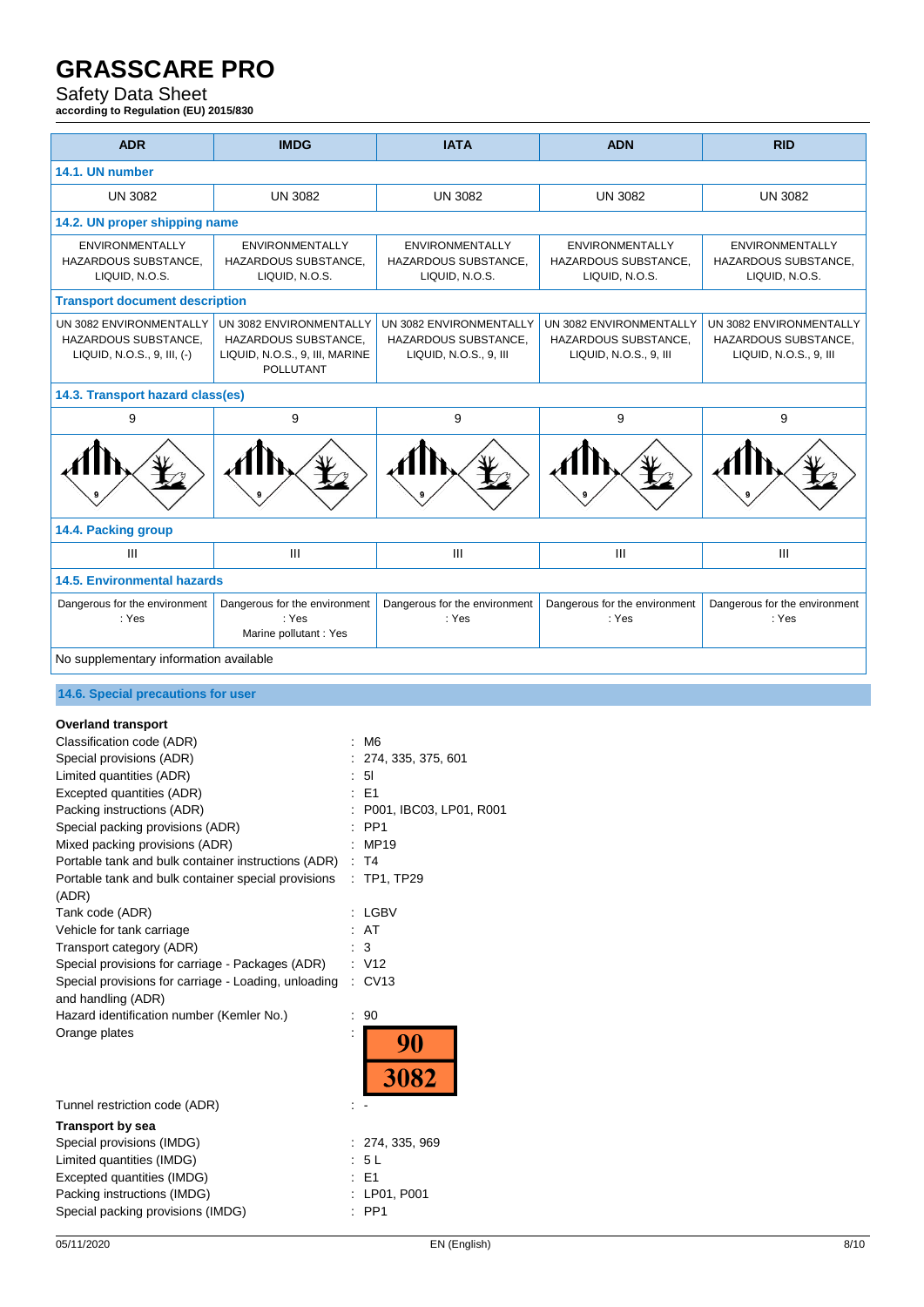# Safety Data Sheet

**according to Regulation (EU) 2015/830**

| IBC packing instructions (IMDG)                      | : IBC03                   |
|------------------------------------------------------|---------------------------|
| Tank instructions (IMDG)                             | : T4                      |
| Tank special provisions (IMDG)                       | : TP2, TP29               |
| EmS-No. (Fire)                                       | : F-A                     |
| EmS-No. (Spillage)                                   | $: S-F$                   |
| Stowage category (IMDG)                              | AA                        |
| Air transport                                        |                           |
| PCA Excepted quantities (IATA)                       | : E1                      |
| PCA Limited quantities (IATA)                        | : Y964                    |
| PCA limited quantity max net quantity (IATA)         | : 30kgG                   |
| PCA packing instructions (IATA)                      | : 964                     |
| PCA max net quantity (IATA)                          | : 450L                    |
| CAO packing instructions (IATA)                      | 964                       |
| CAO max net quantity (IATA)                          | 450L                      |
| Special provisions (IATA)                            | $:$ A97, A158, A197       |
| ERG code (IATA)                                      | : 9L                      |
| Inland waterway transport                            |                           |
| Classification code (ADN)                            | : M6                      |
| Special provisions (ADN)                             | : 274, 335, 375, 601      |
| Limited quantities (ADN)                             | : 5L                      |
| Excepted quantities (ADN)                            | $\therefore$ E1           |
| Carriage permitted (ADN)                             | : T                       |
| Equipment required (ADN)                             | $\therefore$ PP           |
| Number of blue cones/lights (ADN)                    | $\therefore$ 0            |
| <b>Rail transport</b>                                |                           |
| Classification code (RID)                            | : M6                      |
| Special provisions (RID)                             | 274, 335, 375, 601        |
| Limited quantities (RID)                             | : 5L                      |
| Excepted quantities (RID)                            | E <sub>1</sub>            |
| Packing instructions (RID)                           | : P001, IBC03, LP01, R001 |
| Special packing provisions (RID)                     | $:$ PP1                   |
| Mixed packing provisions (RID)                       | : MP19                    |
| Portable tank and bulk container instructions (RID)  | : T4                      |
| Portable tank and bulk container special provisions  | $:$ TP1, TP29             |
| (RID)                                                |                           |
| Tank codes for RID tanks (RID)                       | : LGBV                    |
| Transport category (RID)                             | $\therefore$ 3            |
| Special provisions for carriage - Packages (RID)     | : W12                     |
| Special provisions for carriage - Loading, unloading | : CW13, CW31              |
| and handling (RID)                                   |                           |
| Colis express (express parcels) (RID)                | : CE8                     |
| Hazard identification number (RID)                   | 90                        |

**14.7. Transport in bulk according to Annex II of Marpol and the IBC Code**

#### Not applicable

# **SECTION 15: Regulatory information**

**15.1. Safety, health and environmental regulations/legislation specific for the substance or mixture**

#### **15.1.1. EU-Regulations**

Contains no REACH substances with Annex XVII restrictions

Contains no substance on the REACH candidate list

Contains no REACH Annex XIV substances

Contains no substance subject to Regulation (EU) No 649/2012 of the European Parliament and of the Council of 4 July 2012 concerning the export and import of hazardous chemicals.

Contains no substance subject to Regulation (EU) No 2019/1021 of the European Parliament and of the Council of 20 June 2019 on persistent organic pollutants

Other information, restriction and prohibition regulations : according to Regulation (EU) 2015/830.

#### **15.1.2. National regulations**

Refer to protective measures listed in Sections 7 and 8